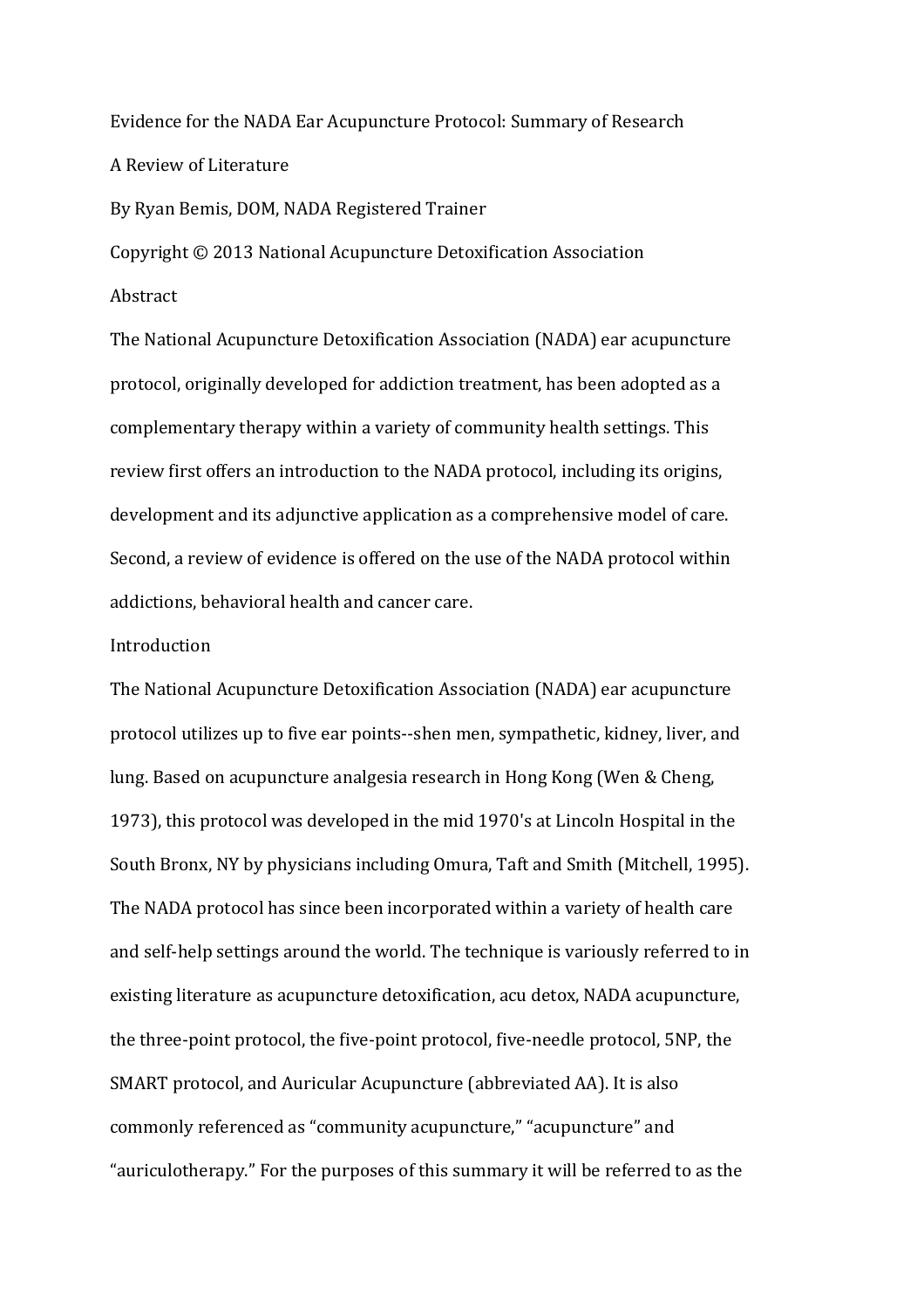NADA protocol.

The NADA protocol is ideally offered as a part of a comprehensive model of care. Developed at Lincoln Hospital, the approach is known as the NADA model (see p. 6), which includes several components that made it an effective and economical system of care (Smith, 2010). The model recognizes that not one single component of a comprehensive recovery or health program can be seen as a "cure" or "stand-alone" therapy for any condition. This assumption poses a challenge for researchers to isolate and determine the efficacy of the NADA protocol. As recent US Department of Justice and British Medical Journal publications have noted, the NADA protocol is best utilized as a component, not as an isolated function within community health programs (American University School of Public Affairs Justice Programs Office, 2011, Cowan, 2011). Future research should take this into consideration.

The NADA US organization, established in 1985 to provide training and

education in the technique, estimates today that over 25,000 providers worldwide have been trained in the procedure. Projects that offer the NADA protocol exist today in over 40 countries (National Acupuncture Detoxification Association, 2013). The settings in which the NADA model has been integrated include addictions, psychiatric/mental health, prisons, disaster relief, Native American reservations, refugee settings, pastoral care, humanitarian aid, sickle cell, cancer and HIV/ADS care. This summary covers three areas: addictions, behavioral health and immune/blood disorders.

Review of literature on the NADA protocol for community

health 

The following sections offer a review of current research, outcomes, prevalence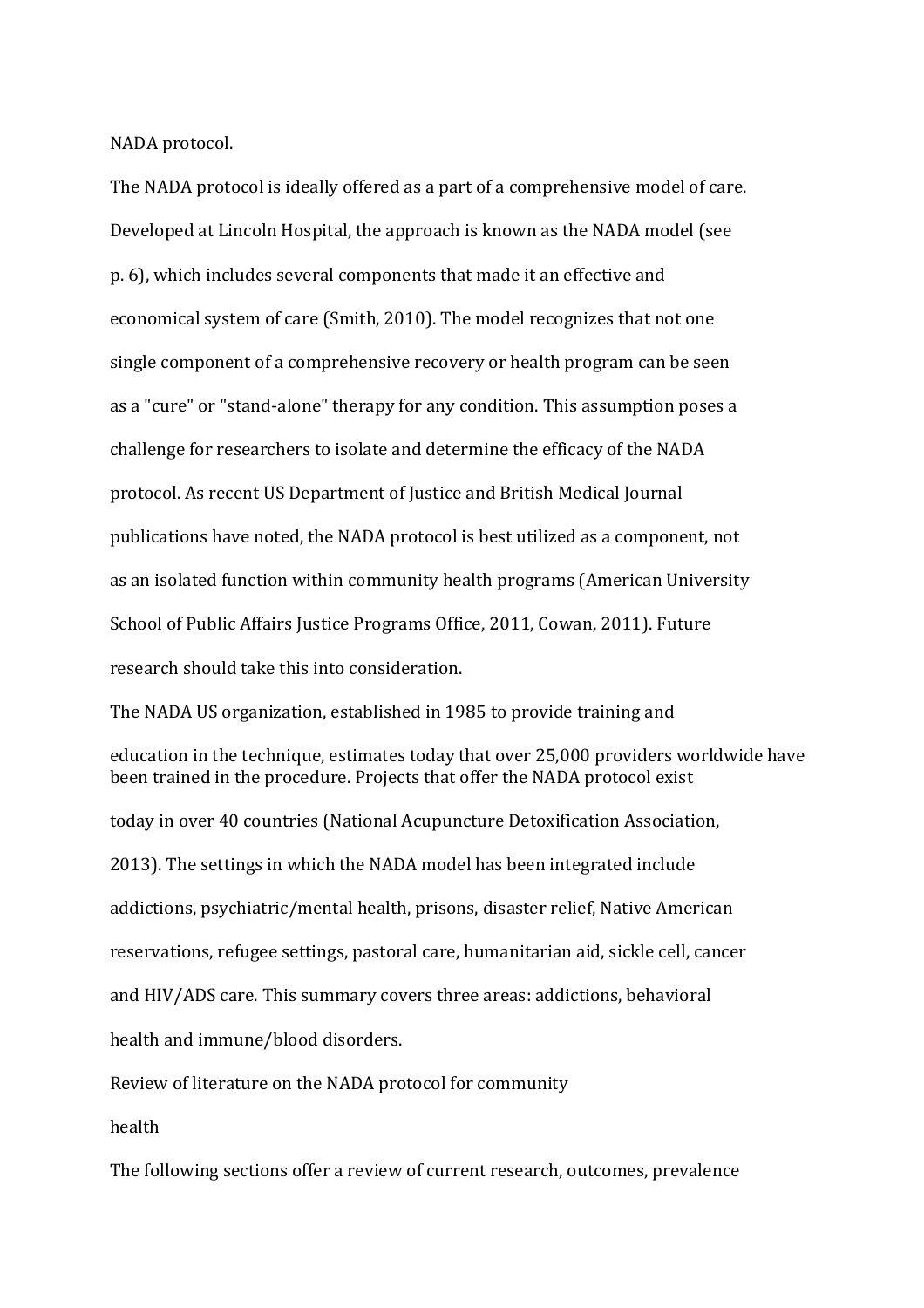and pilot data on the use of the NADA protocol as a community health adjunctive therapy, including addictions treatment, behavioral health and cancer care. Addictions

The prevalence and appropriateness of acupuncture for addictions is well established. The US federal government's Center for Substance Abuse Treatment (2007), the United Nations (2006), the State of New Mexico (Bigelow, 2008), as well as the US Department of Defense/Veteran's Affairs (2010) have each published best practice guidelines that address the value of acupuncture for chemical dependency. 

Federal statistics (SAMHSA, 2000) show that over 500 addictions programs in the US use some form of acupuncture. A more recent estimate by Reuben et al. (2005) determined that at least 1500 addictions programs worldwide use some form of acupuncture for addictions. In Denmark, the NADA protocol is one of the most prevalent forms of Complementary and Alternative Medicine modalities used within rehabilitation programs (Skovgaard, la Cour, & Kristensen 2012). The evidence base for the adjunctive use of the NADA protocol for addictions continues to grow. Studies published in peer-reviewed journals support the adjunctive use of the NADA protocol for heroin, alcohol and cocaine addictions treatment (Bergdahl et al., 2012 Santasiero & Neussle, 2007, Russell, Sharp and Gilbertson 2000, Avants, Margolin, Holford, & Kosten, 2000, Shwartz, Saitz, Mulvey & Brannigan, 1999, Washburn, et al., 1993, Bullock, Culliton, Olander, 1989, Bullock, Ulmen, Culliton, & Olander, 1987,) as well as nicotine addictions (White, Rampes, Liu, Stead, & Campbell, 2011, Bier, Wilson, Studt, Shakleton, 2002, Stuyt & Meeker, 2006, He, Medbe, & Hostmark, 2001, He, Berg, &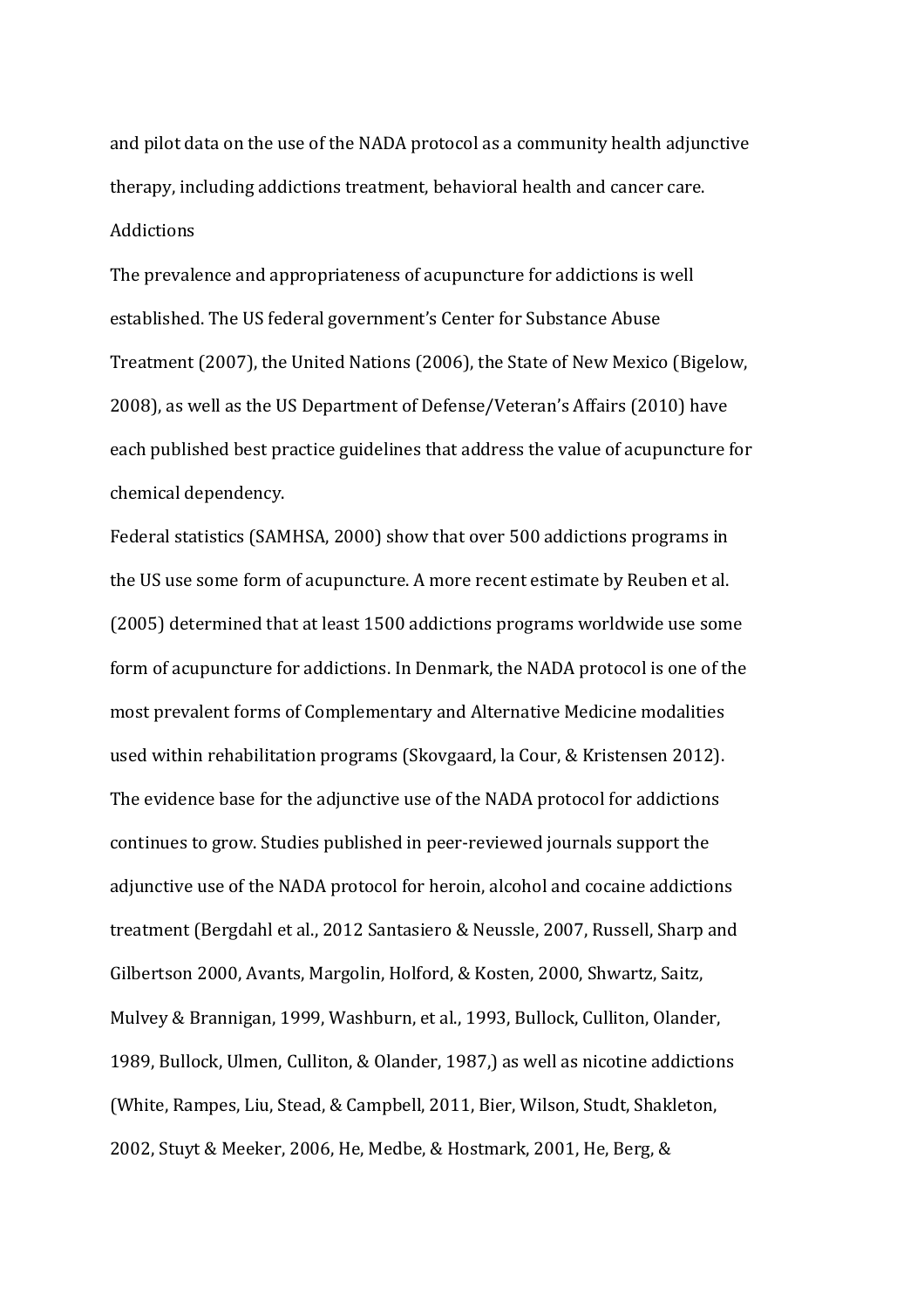Hostmark, 1997). Recent studies by Chang, Sommers, & Hertz (2010), and Carter, Olshan-Perlmutter, Norton, & Smith (2011) demonstrate that the NADA protocol in addition to standard care is significantly better than standard addictions care alone. One observational study (Janssen, Demores & Whynot 2005) demonstrated the value of the NADA protocol for people with addictions problems within a harm reduction setting.Community health The use of ear acupuncture within behavioral health/psychiatric care has expanded in recent years, particularly within US and Indian military units (Niemtzow, 2011, Smith, 2012), European and US prisons and psychiatric hospitals (Smith, Carter, Landgren, & Stuyt, 2011). A national survey in Sweden found that the NADA protocol is widely used in public psychiatric programs (Lindell & Ek, 2010). An estimated 130 prisons in Europe offer the NADA protocol for inmates, with treatments provided by over 500 NADA-trained correctional staff (Smith et al., 2011).

Acupuncture continues to be accepted within mainstream psychiatric treatment in the US. Yale Medical School has established a NADA training program for psychiatric residents (Bruce, 2011). The Department of Veteran's Affairs (VA) and the Department of Defense Evidence Based Practice Guidelines (2010) assigns a "good quality" of evidence to support the use of acupuncture to treat post traumatic stress disorder (PTSD), including symptoms of pain, insomnia, depression and addictions issues. Standardized ear protocols are applied for trauma and pain by mainstream military medics in the US (Niemtzow, Litscher, Burns, & Helms, 2009, Niemtzow et al., 2008, Niemtzow, 2011, Belard & Pock, 2011, Helms et al., 2011).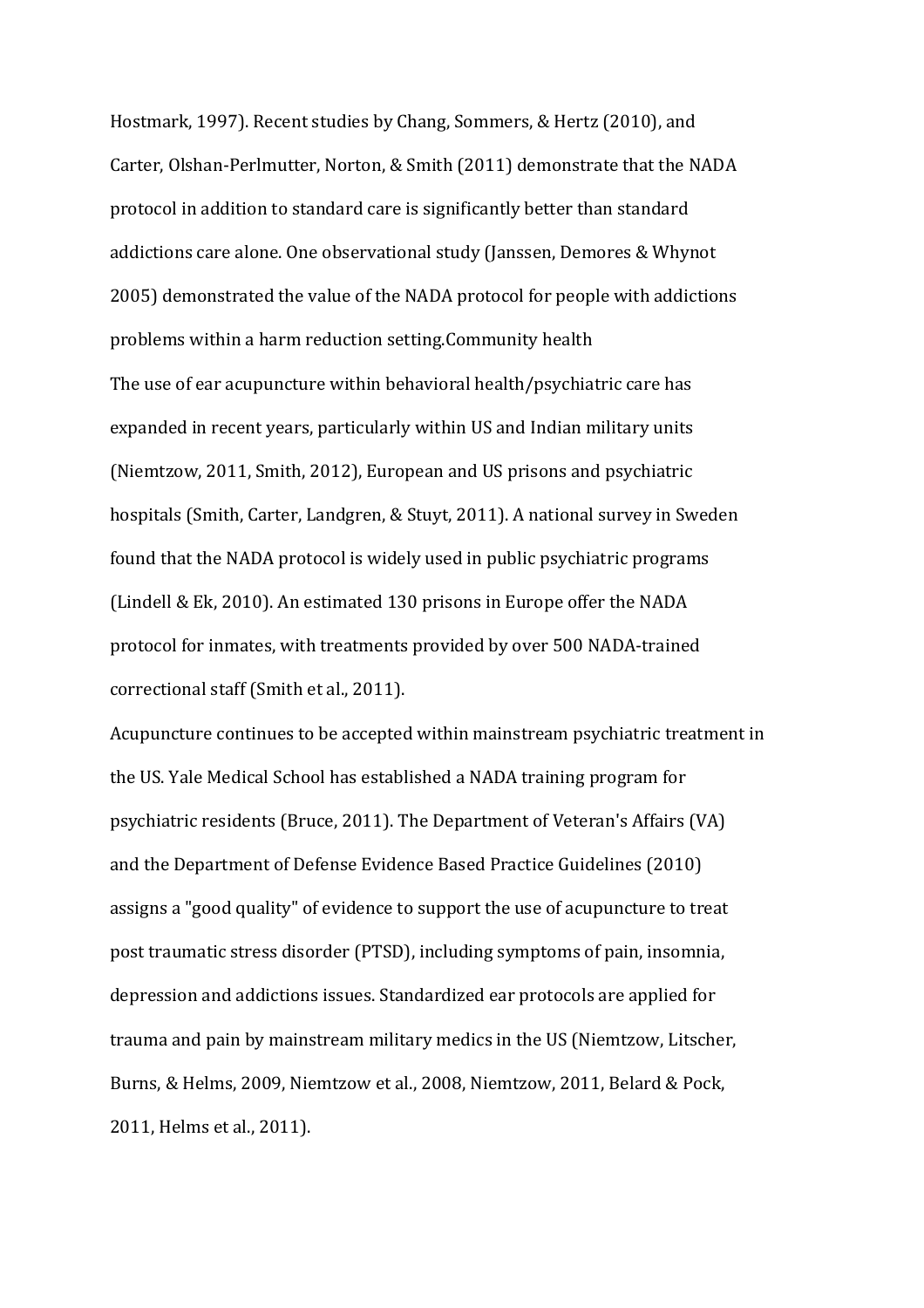A number of studies support the adjunctive use of the NADA protocol for nonaddictions programs within psychiatric hospital, mental health, and prison

settings (Lemaire & Gonzalez, 2011, Payer, Ots, Marktl, Pfeifer, & Lehofer, 2007, Berman, Lundberg, Krook, & Gyllenhammar, 2004, Nixon, Cheng, & Cloutier, 2003, Berman & Lundberg 2002). Carter et al. (2011), though conducted within an addictions recovery setting, demonstrated how the NADA protocol alleviates a number of different common health symptoms. Additionally, several published qualitative reports (Cole & Yarberry, 2011, Yarberry, 2010), program evaluations (DARE 2011), acupuncture field reports (Dolan & Menolascino, 2010, Sommers & Porter, 2011) and news stories (Kocherga 2012, Scudder, 2012) demonstrate the value of the NADA protocol as a disaster relief/humanitarian aid intervention for first responders as well as populations affected by violence and trauma. Preliminary reports on the Military Stress Recovery Project's numerous clinics around the US demonstrate that the NADA protocol can assist veterans with a variety of psychiatric symptoms (Duda Harris, 2012).

Cancer/Blood disorders

The NADA protocol has been used as an adjunctive care and self-help support modality for people with cancer and blood disorders, including sickle cell disease, AIDS/HIV, and cancer. Programs using the NADA protocol have been established in the Sickle Cell Support Group of Atlanta, Quest Center for Integrative Health's breast cancer and HIV programs in Portland, and the University of South Carolina Medical School. Two recent studies have demonstrated preliminary evidence for the use of the NADA protocol as part of cancer therapy (Valois, Young, Robinson, McCourt, & Maher, 2012, Harding,

Harris, & Chadwich, 2008).

Conclusion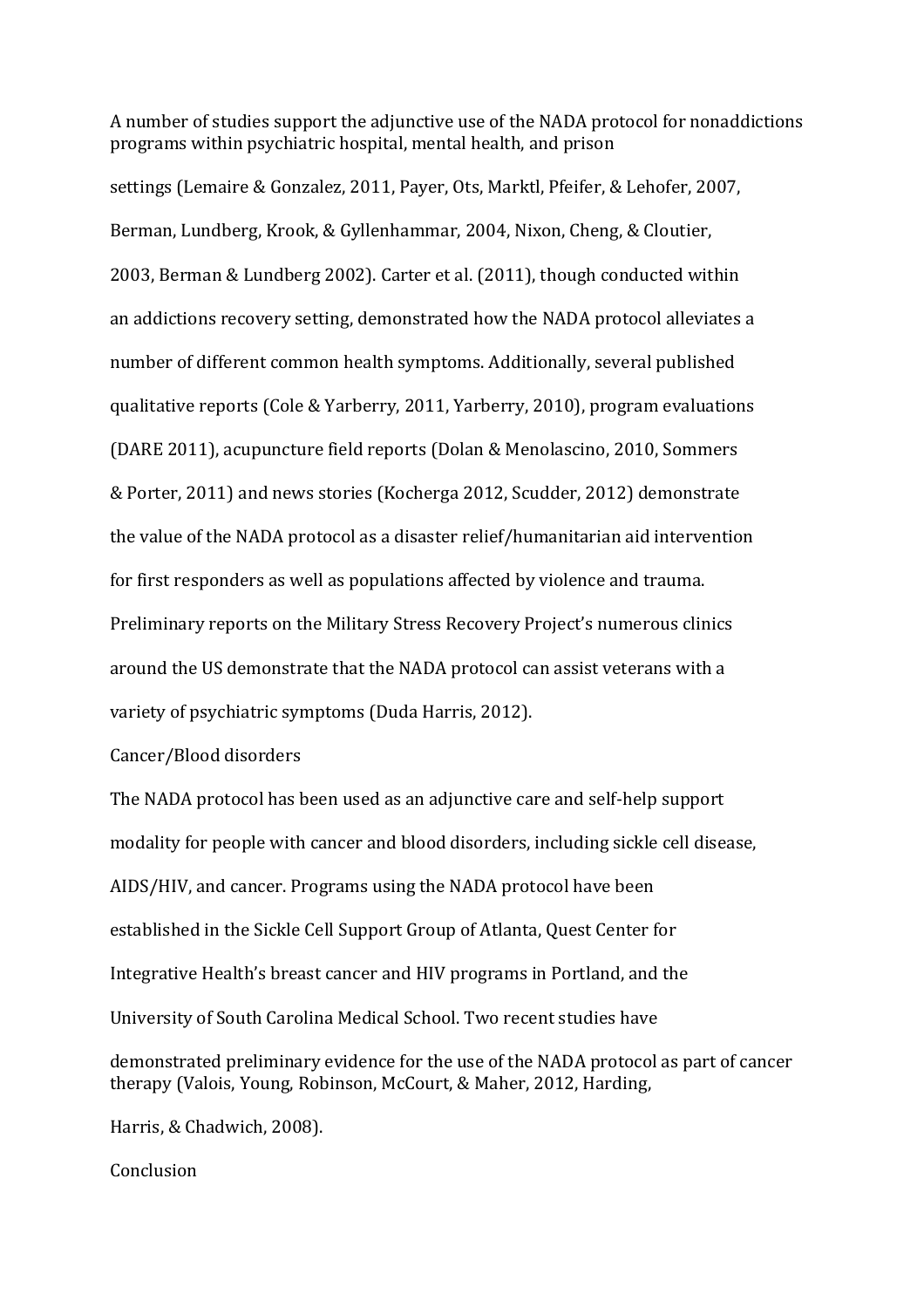The NADA protocol, developed as an addictions therapy, has been adapted into a variety of health care settings worldwide. The protocol is best integrated as a comprehensive model of care. This review of literature substantiates this modality's continued expansion within addictions and behavioral health treatment, including prisons, military medicine, and disaster relief/humanitarian aid, as well as its use to treat immune/blood disorders.

Figure 1: Components of the NADA model

Integration within other interventions: These may include a supportive non-confrontational approach to counseling and medical care; an emphasis on self help, peer mentoring and/or 12 step groups early in the recovery process.

Barrier free: NADA treatments are offered as a "barrier free" treatment: lengthy assessments and intake are unnecessary to screen for "appropriate" patients. The NADA clinic serves as a "front end" to the other services, allowing the client the opportunity to experience "something significant" prior to committing to a treatment or medical plan. Regular treatments: Treatment is available without appointment throughout the week, ideally on a daily basis in early stages of treatment. Communal setting: NADA treatment is provided in a group setting for a duration of 40-45 minutes. All clinical activities take place within a tolerant informal family-like atmosphere.

Local personnel and/or cross-trained health providers offer the therapy: Service delivery of the NADA protocol should not be dependent on full body acupuncturists or physicians. To maximize the cost-effectiveness,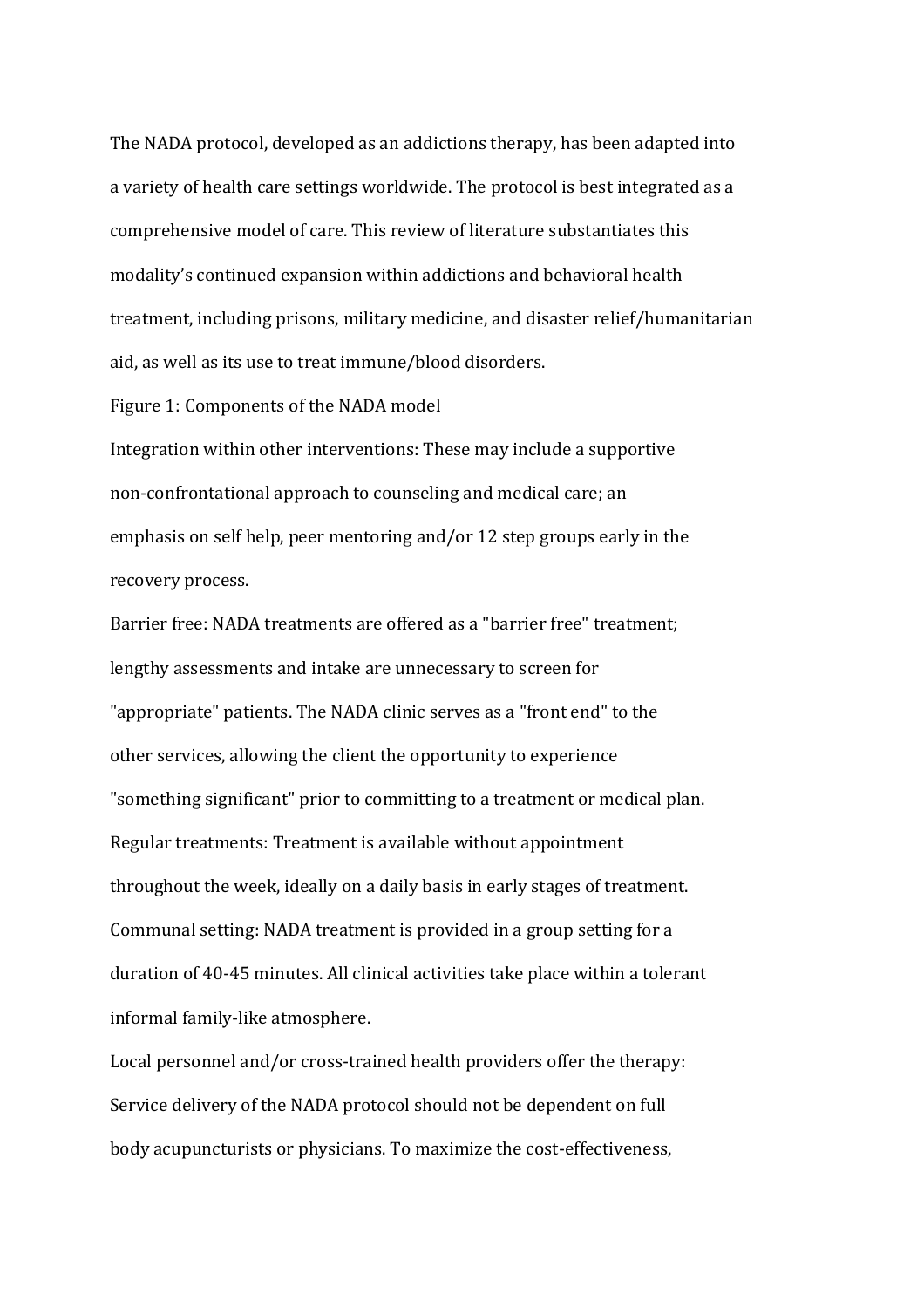the accessibility of the treatments, and cultural competency, NADA protocol treatments are provided by NADA-trained health workers who already work within the existing community health program.

Use of toxicologies to monitor progress: when in the context of addictions treatment or pharmaceutical medication detoxification/tapering, frequent toxicologies are emphasized to monitor progress.

Collaboration with court-agencies: Clinicians have a willingness to work with court-related agencies, including drug court, mental health court and veteran's court.

Acknowledgments: Many thanks to Elizabeth Stuyt, Sara Bursac, David Eisen, Mateo Bernal, Ruth Ackerman, Kimberly Culligan, Hermine Berenger and Andrea Weber for assistance with this paper.About the writer: Ryan Bemis works as a NADA trainer, ADS supervisor, and community acupuncturist in the US/Mexico border region. He is licensed by the state of New Mexico as a Doctor of Oriental Medicine. He is a contributing writer for Guidepoints and AcuTake. He received his education in acupuncture and the NADA protocol at the Oregon College of Oriental Medicine in Portland, OR and Lincoln Hospital in the Bronx, NY.

## References

American University School of Public Affairs, Justice Programs Office. (2011). Frequently Asked Questions Series: Effectiveness of acupuncture as an adjunct to substance abuse treatment: Summary of recent research findings. BJA Drug Court Technical Assistance Project. May 24, 2011. Retrieved from http://www1.spa.american.edu/justice/documents/4348.pdf Avants, S.K., Margolin, A., Holford, T.R., Kosten, T.R. (2000). A randomized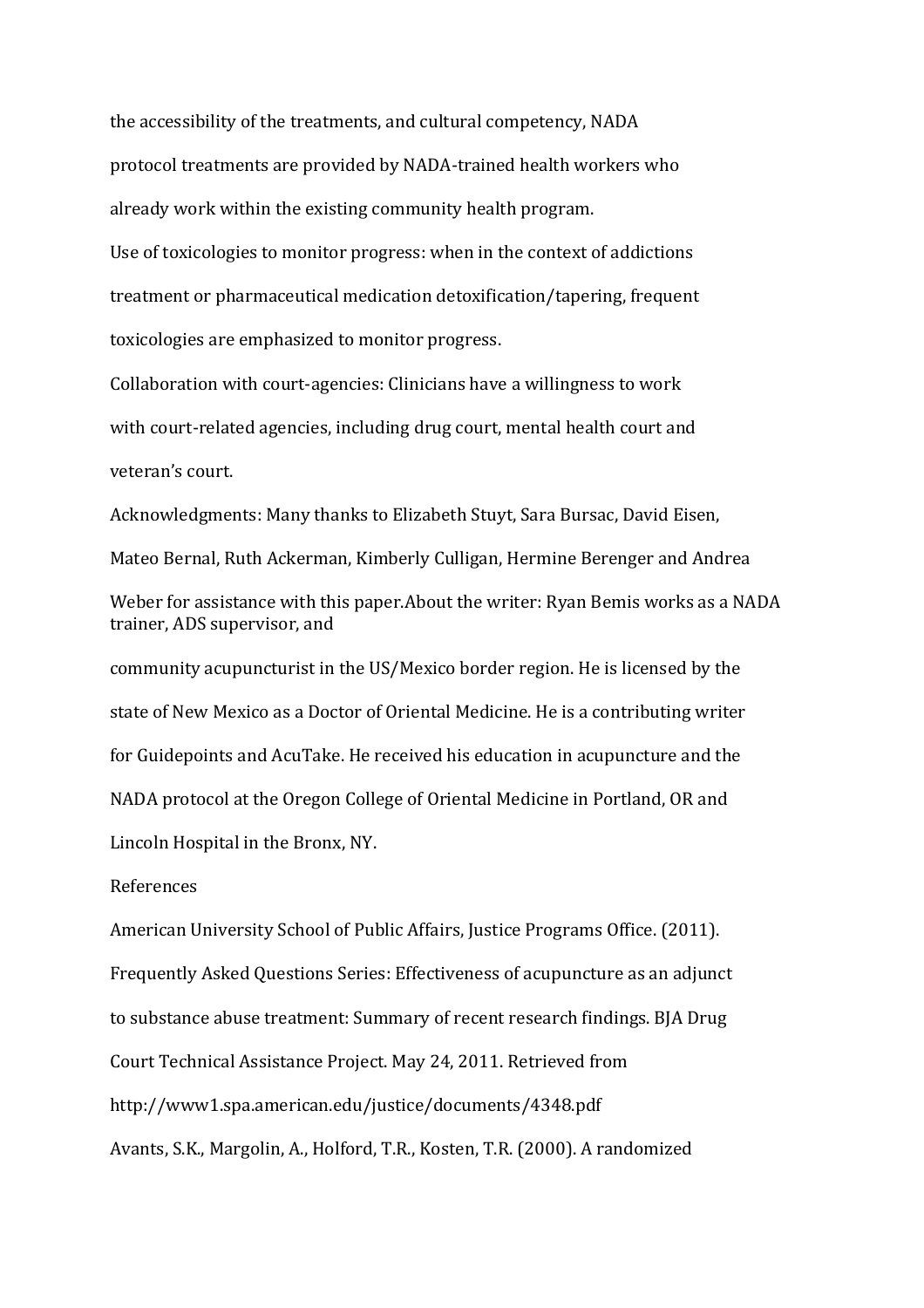controlled trial of auricular acupuncture for cocaine dependence. Archives of Internal Medicine, 160(5), 2305-2312.

Belard, J.L. & Rock, A.R. (2011). Acupuncture and NATO. Medical Acupuncture. 23(4), 271-273.

Bergdahl, L., Berman, A.H., Haglund, K. (2012). Patients' experience of auricular acupuncture during protracted withdrawal. Journal of Psychiatric and Mental Health Nursing. Blackwell Publishing, 1-7. doi: 10.1111/jpm.12028

Berman, A.H., Lundberg, U., Krook, A.L., Gyllenhammar, C. (2004). Treating drug using prison inmates with auricular acupuncture: a randomized controlled trial. Journal of Substance Abuse Treatment. 26(2), 95-102.

Berman, A.H., Lundberg, U. (2002). Auricular acupuncture in prison psychiatric units: a pilot study. Acta Psychiatrica Scandinavica Supplementum. (412),152-157.

Bier, I.D., Wilson, J., Studt, P., Shakleton, M. (2002). Auricular acupuncture,

education and smoking cessation: A randomized, sham controlled trial.

American Journal of Public Health. (92), 1642 - 1647.

Bigelow, J. (2008). Governor Richardson's Task Force On Prison Reform.

Increasing public safety in New Mexico before, curing and after incarceration:

New directions for reform in New Mexico corrections. State of New Mexico.

Retrieved from

http://corrections.state.nm.us/reentry\_reform/docs/prision\_reform.pdfBrizer, D., Castenada, R. (2010). Ear acupuncture in addiction treatment: NADA protocol. Clinical Addiction Psychiatry. Cambridge: University Press, 232-236. Bruce, L. (2011). Ear Acupuncture: A tool for recovery. Yale School of Medicine Department of Psychiatry Website. Contributed by Connecticut Mental Health Center.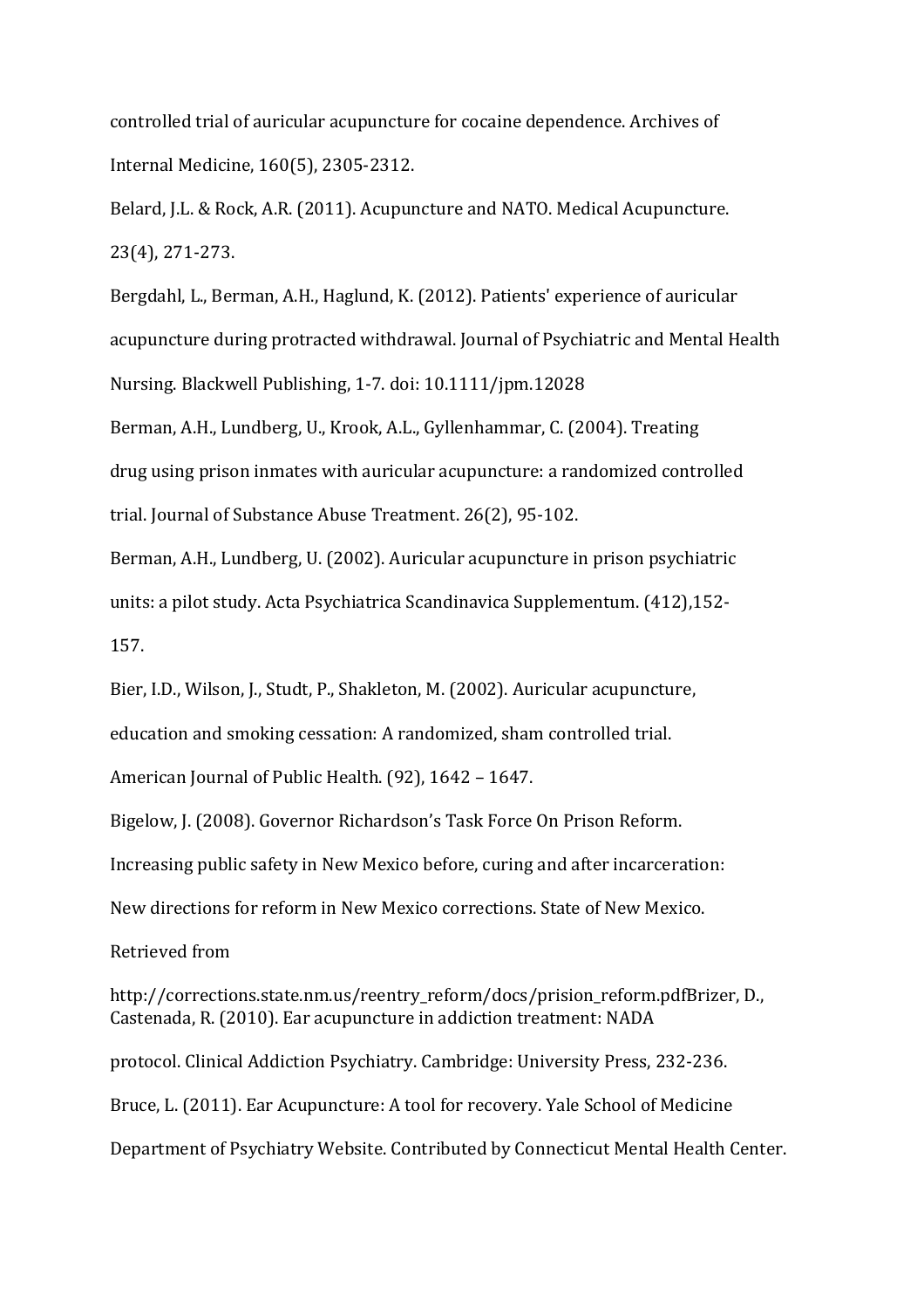Retrieved from from

http://medicine.yale.edu/psychiatry/newsandevents/cmhcacupuncture.aspx Bullock, M.L., Culliton, P.C., Olander, R.T. (1989). Controlled trial of acupuncture for severe recidivistic alcoholism. The Lancet. 1(8652), 1435-1439. Bullock, M.L., Ulmen, A.J., Culliton, P.D., & Olander, R.T. (1987). Acupuncture treatment of alcohol recidivism. Alcoholism: Clinical and Experiential Research, 11(3), 292-295.

Carter, K.O., Olshan-Perlmutter, M., Norton, H.J. & Smith, M.O. (2011) NADA acupuncture prospective trial in patients with substance use disorders and seven common health symptoms. Medical Acupuncture. 23(3), 131-135.

doi:10.1089/acu.2010.0784.

Center for Substance Abuse Treatment. (2006). Detoxification and substance abuse treatment. Treatment Improvement Protocol (TIP) Series 45. (DHHS Publication No. SMA 06- 4131). Rockville (MD): Substance Abuse and Mental Health Services Administration (US).

Chang, B.H., Sommers, E., Hertz, L. (2010). Acupuncture and relaxation response for substance use disorder recovery. Journal of Substance Use. 15(6),390-401.

Cole, B., Yarberry, M. (2011). NADA training provides PTSD relief in Haiti. Deutsche Zeitschrift für Akupunktur, 54, 21-24.

Cowan, D. (2010). Methodological issues in evaluating auricular acupuncture therapy for problems arising from the use of drugs and alcohol. Acupuncture Medicine. 29(3), 227-229. doi:10.1136/aim.2010.003772

DARE Network Staff. (2011). DARE Network 2011 Annual Report. Retrieved from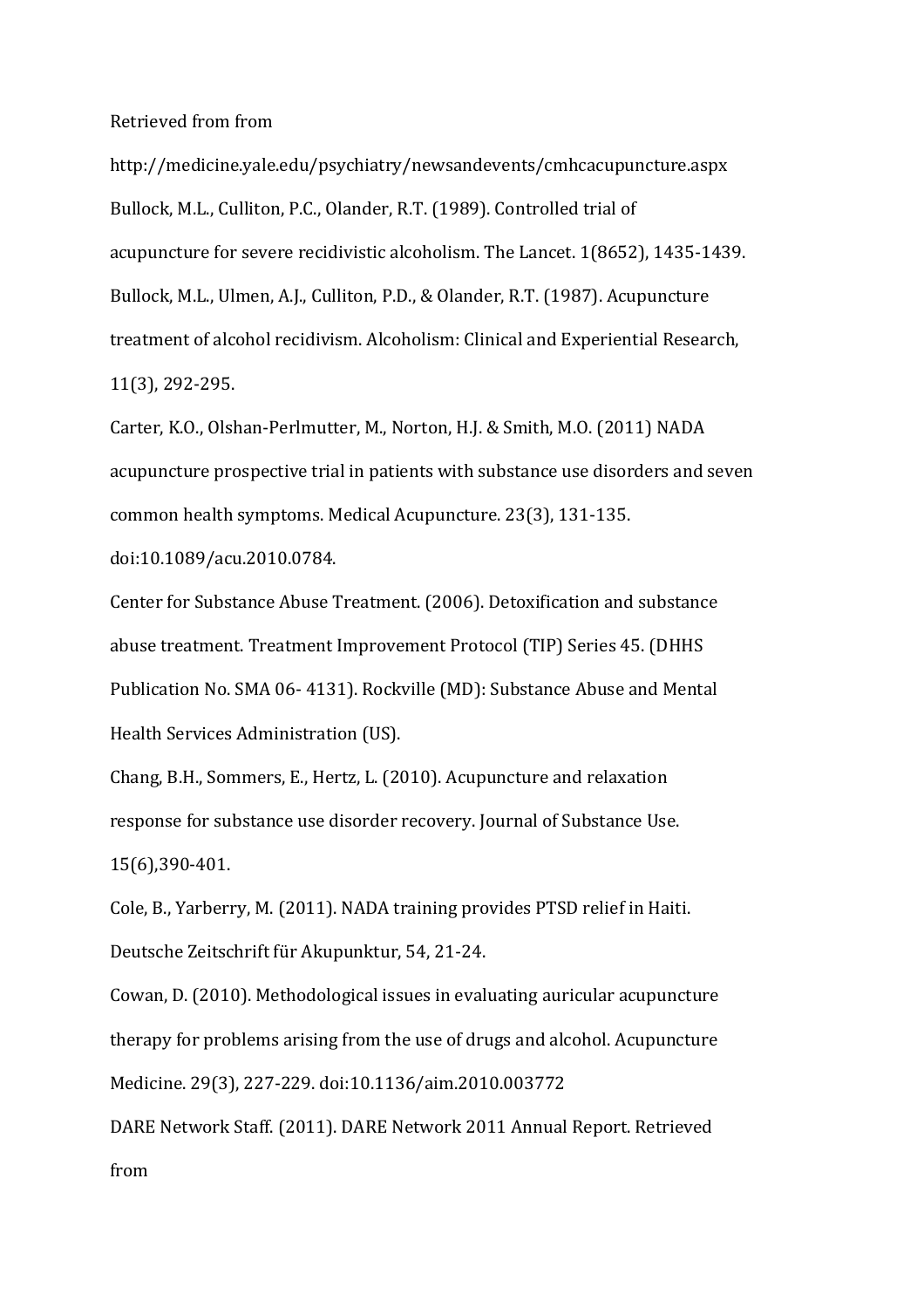http://www.darenetwork.com/images/documents/2011dare\_annual\_report.pdf Department of Veterans Affairs and Department of Defense. (2010). Clinical practice guideline for management of post-traumatic stress. Washington, DC: US Department of Veterans Affairs. Retrieved from http://www.healthquality.va.govPost Traumatic Stress Disorder PTSD.aspDolan, S.D. & Menolascino, S. (November 2010). The legacy of St. Vincent's Hospital for trauma recovery. Guidepoints. Laramie, WY: National Acupuncture Detoxification Association Literature Clearinghouse. Duda Harris, T. (2012). Finding Solace and Relief: Acupuncture for Veterans. Acupuncture Today. 14 (2). Retrieved from http://www.acupuncturetoday.com/mpacms/at/article.php?id=32693 Harding, C., Harris, A., Chadwich, D. (2008). Auricular acupuncture: A novel treatment for vasomotor symptoms associated with luteinizing-hormone releasing agonist treatment for prostate cancer. BIU International. 103(2), 186-190. He, D., Berg, J.E., Hostmark, A.T. (1997). Effects of acupuncture on smoking cessation or reduction for motivated smokers. Preventive Medicine. 26, 208-214. He, D., Medbe, J.I., Hostmark, A.T. (2001). Effect of acupuncture on smoking cessation or reduction: an 8-month and 5-year follow-up study. Preventive Medicine. 33, 364-372. Helms, J.M., Walkowski, S.A., Elkiss, M., Pittman, D., Kouchis, N.S., Lawrence, B. (2011). HMI auricular trauma protocol: An acupuncture approach for trauma spectrum symptoms. Medical Acupuncture. 23(4), 209-213. Janssen, P.A., Demorest, L.C., Whynot, E.M. (2005). Acupuncture for substance abuse treatment in downtown eastside of Vancouver. Journal of Urban Health: Bulletin of the New York Academy of Medicine, 82 (2), 285-295.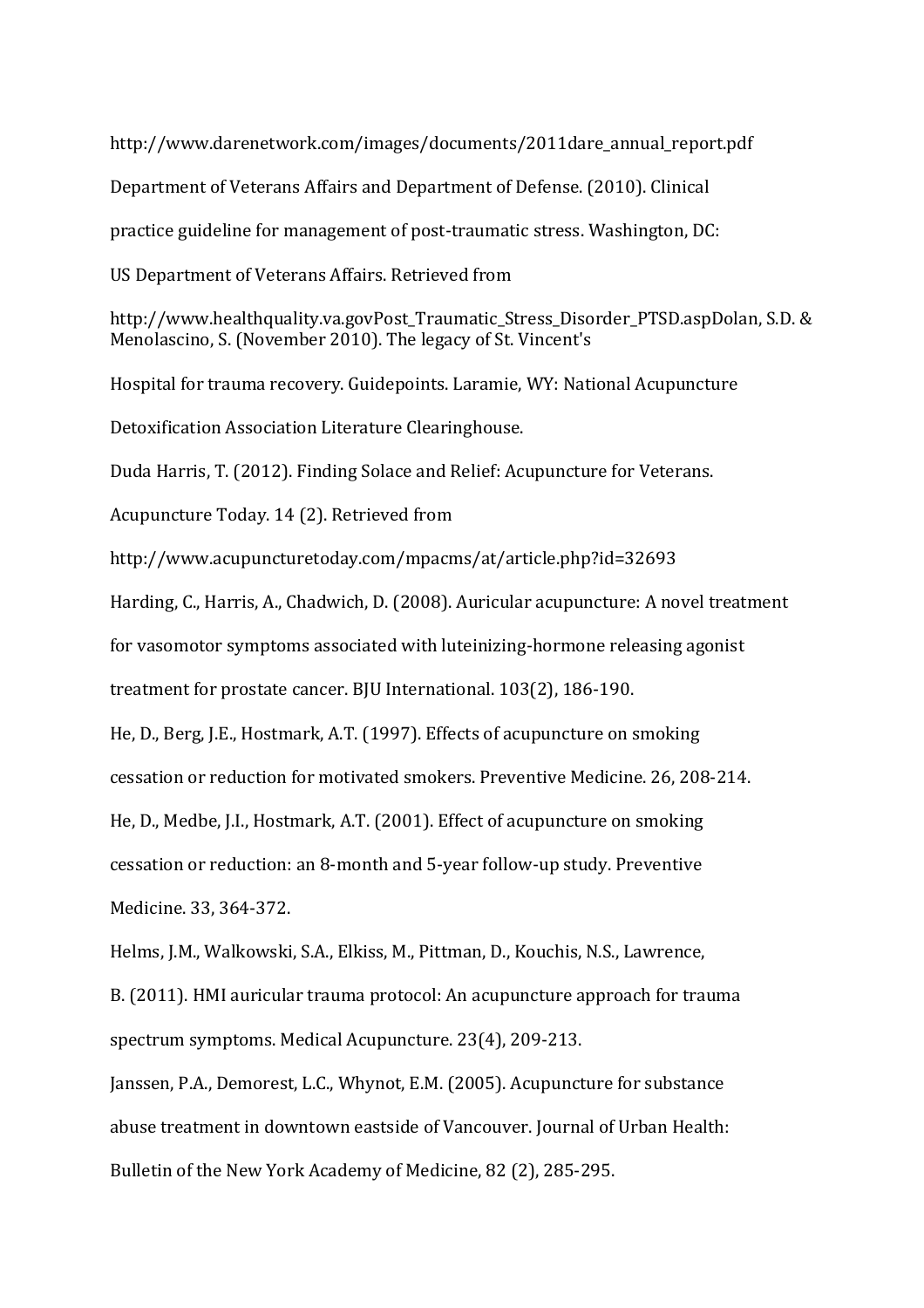Kocherga, A. (September 11, 2012). Residents in violent border city use

acupuncture to cope with trauma. KVUE News. Austin: Border News Bureau.

Retrieved from http://www.kvue.com/news/Residents-in-violent-border-cityuseacupuncture-to-cope-with-trauma-169254316.html

Lemaire, J., Gonzalez, M., (2011). Auricular acupuncture pilot project: Final

report. Addictions Foundation of Manitoba: Program Evaluation Department.

Retrieved from

http://www.afm.mb.ca/About%20AFM/documents/AFMAurAcupReportFinalMay2

011.pdf

Lindell, L. & Ek, A.M. (2010). Komplementära metoder i psykiatriska verksamheter –

och brukares upplevelser och erfarenheter [Complementary Methods in Psychiatric

Activities- and Users' Experiences]. Malmö, Sweden: Malmö University. Retrieved from

http://dspace.mah.se/bitstream/handle/2043/10520/FoU%20Rapport%202010\_5.pdf ?se

quence=1

Mitchell, E.R. (1995). Fighting drug abuse with acupuncture. California, USA:

Pacific View Press. National Acupuncture Detoxification Association. (2010). Acupuncture Detoxification

Specialist Training and Resource Manual. Laramie, WY: NADA Literature

Clearinghouse.

National Acupuncture Detoxification Association. (2013). National Acupuncture

Detoxification Association website. Retrieved from

http://www.acudetox.com/about-nada/12-faqs

Niemtzow, R.C. (2011). Integrating acupuncture into military medicine: Strategies

and challenges. Medical Acupuncture. 23(4), 203-204.

Niemtzow, R.C. Litscher, G., Burns, S.M., Helms, J.M. (2009). Battlefied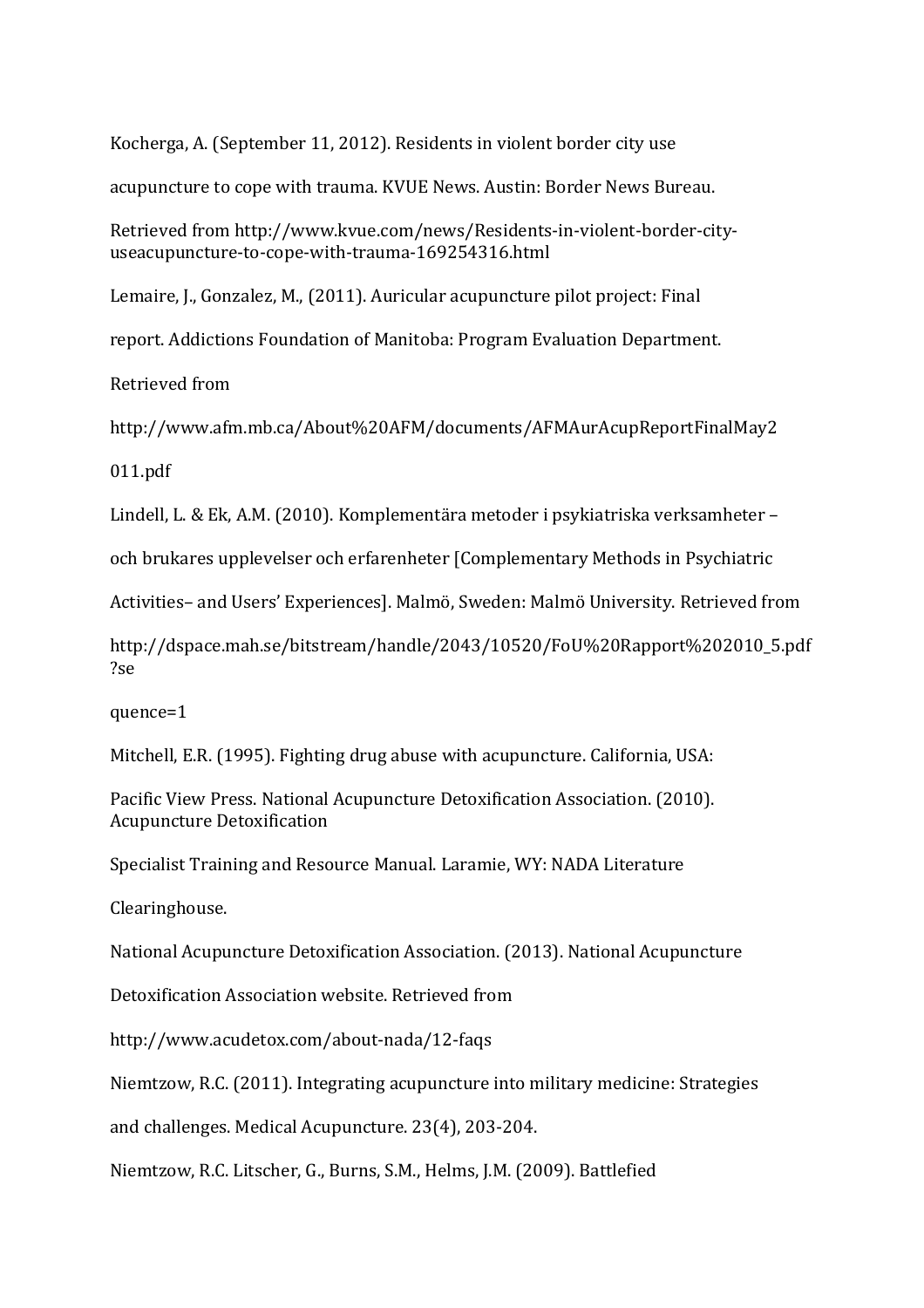Acupuncture: Update. Medical Acupuncture. 21, 1-4.

Niemtzow, R.C., Burns, S.M., Cooper, J. Libretto, S, Walter, J.A.G., Baxter.

(2008). Acupuncture clinical pain trial in a military medical center: Outcomes.

Medical Acupuncture. 20(4), 255-261. doi:10.1089/acu.2008.0594

Nixon, M.K., Cheng, M., Cloutier, P. (2003). An open trial of auricular

acupuncture for the treatment of repetitive self-injury in depressed adolescents.

Canadian Child Adolescent Psychiatric Review. 12(1), 10-12.

Payer, K., Ots, T., Marktl, G., Pfeifer, F., Lehofer, M. (2007). Patient satisfaction with the NADA protocol in a psychiatric ward: An observational study of practical application. Deutsche Zeitschrift für Akupunktur, 50, 10-13.

Reuben, C, Chen, T.J.H, Blum, S.H. Braverman, E., Waite, R., Miller, J., Sewall,

S., Blum, K., Meshkin, K., Mengucci, J. (2005). Acupuncture & auriculotherapy: valuable natural treatment modalities for addiction. Townsend Letter for Doctors and Patients. 269 (81), 84.

Russell, L.C., Sharp, B., Gilbertson, B. (2000). Acupuncture for addicted patients with chronic histories of arrest. A pilot study of the Consortium Treatment Center. Journal of Substance Abuse Treatment, 19, 199-205.

SAMSHA: Substance Abuse and Mental Health Services Administration. (2000).

Uniform Facility Data Set (UFDS):1999 (DHHS Publication no. (SMA) 99-3314).

Washington, DC: US Department of Health and Human Services.

Santasiero, R. P. Neussle, G. (2007). Cost-effectiveness of auricular

acupuncture for treating substance abuse In an HMO setting: A pilot study.

Medical Acupuncture. 16 (3).

Scudder, C. (August 11, 2012). Doctors, specialists use non-traditional medicine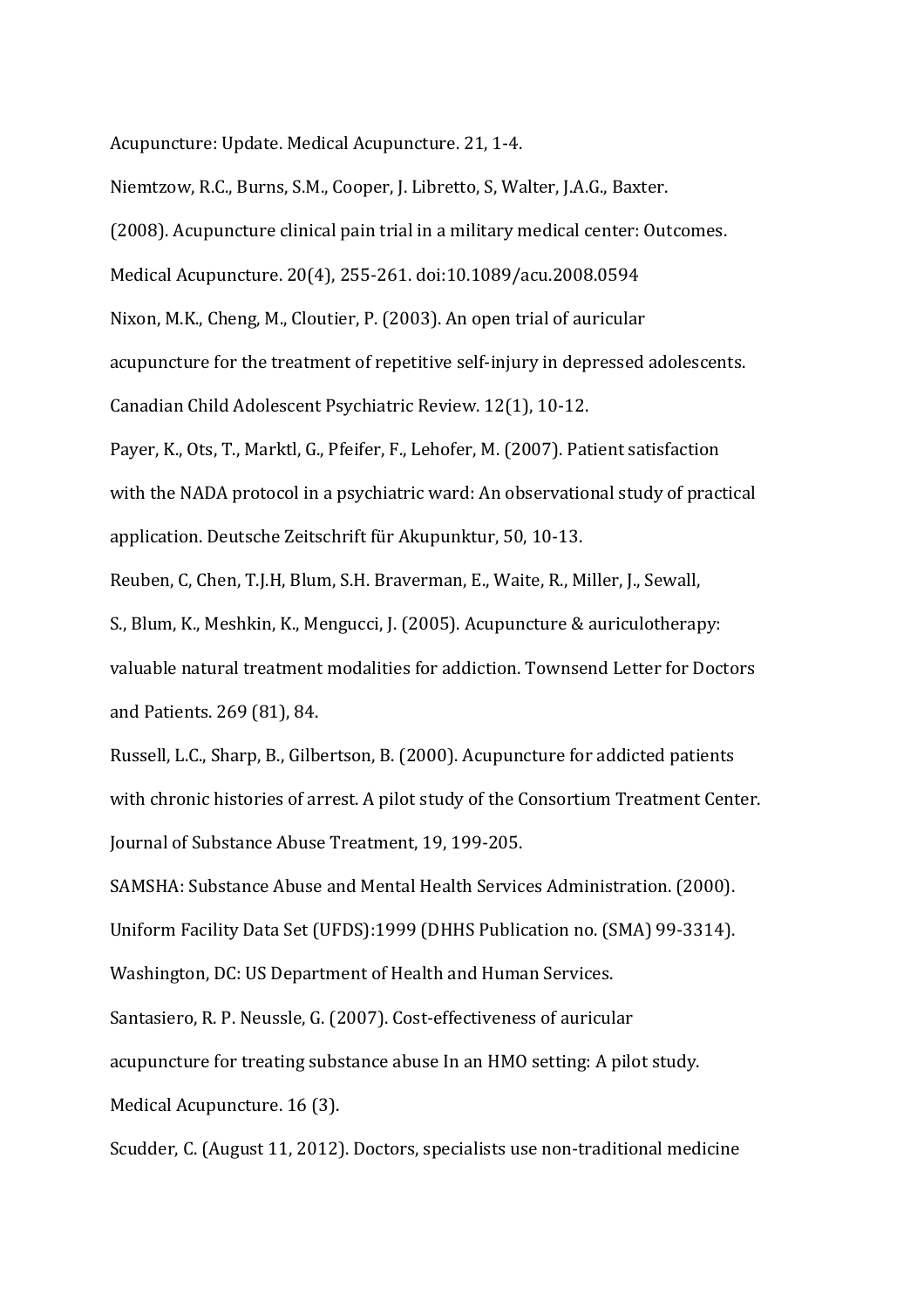to treat veterans. Kansas City Health Infozine. Retrieved from

http://www.infozine.com/news/stories/op/storiesView/sid/52791/Shwartz, M., Saitz, R., Mulvey, K., Brannigan, P. (1999). The value of

acupuncture detoxification programs in a substance abuse treatment system.

Journal of Substance Abuse Treatment. 17(4), 305-312.

Skovgaard, L, la Cour, S. Kristensen, M. (2012). Use of complementary and

alternative medicine at Danish rehabilitation institutions and drug centres. Ugeskr

Laeger. 174(1-2), 39-41.

Smith, M.O., Carter, K.O., Landgren, K., Stuyt, E.B. (2011). Ear acupuncture in

addictions treatment. In Johnson, B.A. (Ed.), Addiction Medicine, Science and

Practice: Volume 1 1237-1262). Springer: New York.

Smith, M.O. (2012). The use of acupuncture in addictions treatment programs.

Huffington Post. Retrieved from http://www.huffingtonpost.com/dr-michaelosmith/addiction-acupuncture\_b\_1665796.html

Sommers, B. & Porter, K. (2011). Public health initiatives bring acupuncture to

natural disaster survivors. Acupuncture Today. 12 (11).

Stuyt, E.B., Meeker, J.L. (2006). Benefits of auricular acupuncture in tobaccofree inpatient dual-diagnosis treatment. Journal of Dual Diagnosis,  $2(4)$ , 41-52.

United Nations: Office on Drugs and Crime. (2006). Drug dependence treatment:

Interventions for drug users in prison. 38. Retrieved from from

http://www.unodc.org/docs/treatment/111\_PRISON.pdf

Valois, B., Young, T.E., Robinson, N., McCourt, C., Maher, E. (2012). NADA ear

acupuncture for breast cancer treatment-related hot flashes and night sweats: An

observational study. Medical Acupuncture. 24 (4), 256-268.

Washburn, A.M., Fullilove, R.E., Fullilove, M.T., Keenan, P.A., McGee, B.,

Morris, K.A., Sorensen, I.L., Clark, W.W. (1993). Acupuncture